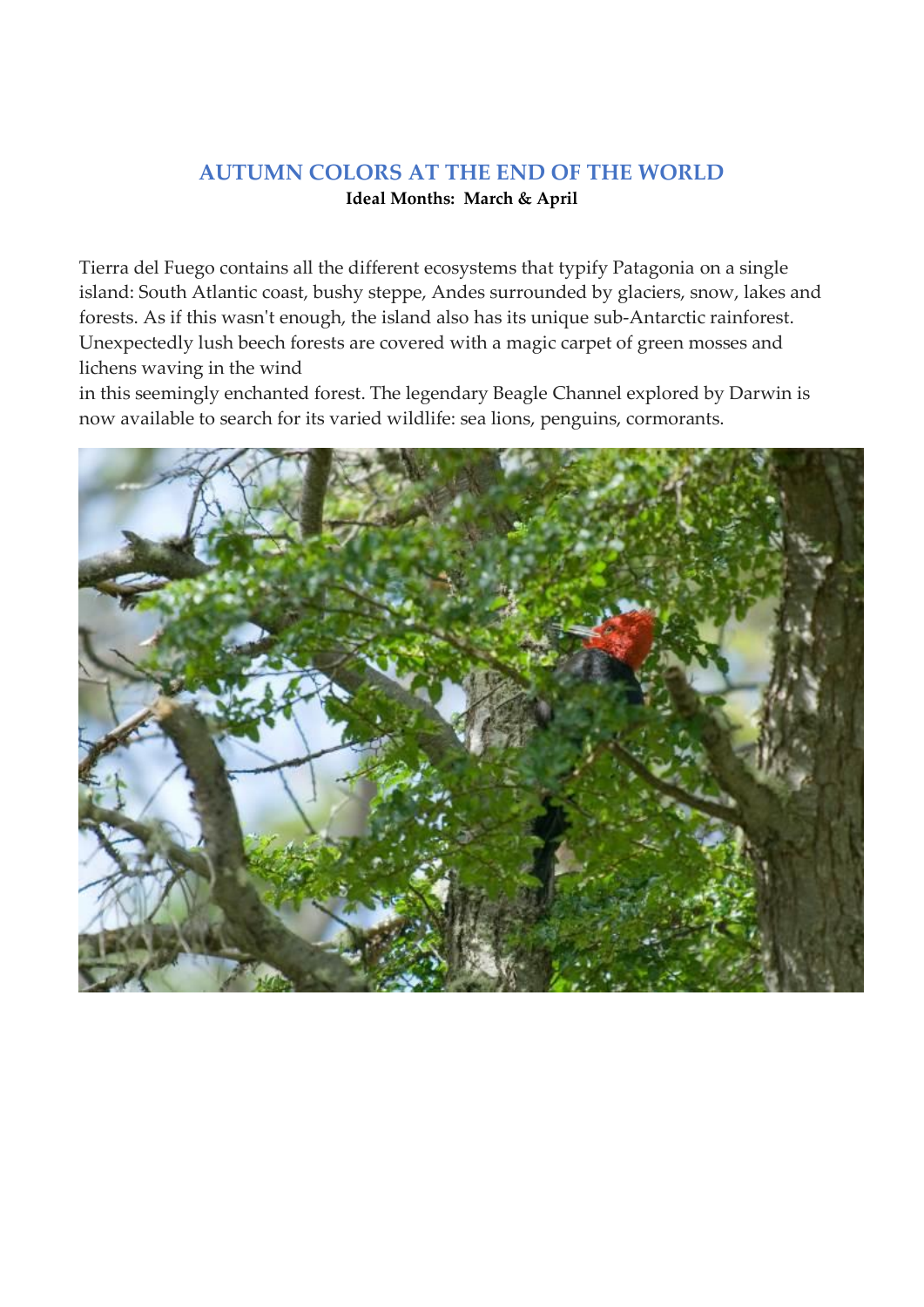| <b>DAY 1 - ARRIVAL IN USHUAIA &amp; BEAGLE CHANNEL NAVIGATION</b> |                                                                                                                                                                                                                                                                                                                                                                                                                                                                                                                                                                                                                                                                                    |  |
|-------------------------------------------------------------------|------------------------------------------------------------------------------------------------------------------------------------------------------------------------------------------------------------------------------------------------------------------------------------------------------------------------------------------------------------------------------------------------------------------------------------------------------------------------------------------------------------------------------------------------------------------------------------------------------------------------------------------------------------------------------------|--|
| Ushuaia                                                           | Arrival in Ushuaia, the southernmost city in the world. Meet and greet at the<br>airport and transfer to the hotel. Accommodation.<br>Time for a quick bite before the Beagle Channel navigation.                                                                                                                                                                                                                                                                                                                                                                                                                                                                                  |  |
|                                                                   | Beagle Channel Navigation. Meet the driver at the hotel for your transfer to the<br>pier.                                                                                                                                                                                                                                                                                                                                                                                                                                                                                                                                                                                          |  |
|                                                                   | Following the route of the great pioneers, Fitz Roy in 1830 and Darwin in 1833, we<br>discover for ourselves the landscape and waters of the Beagle Channel on this<br>tour. The location, south of Ushuaia, is where the majestic Andes mountain range<br>plunge into the sea, to reappear at Antarctica.                                                                                                                                                                                                                                                                                                                                                                         |  |
|                                                                   | Heading out from the hotel, we will first transfer to the pier at Brisighelli, where<br>the voyage really begins, and on leaving Ushuaia, the landscape quickly changes<br>into that of Estancia, open ocean and mountains.<br>Sailing south-west into the middle of the Beagle Channel, we reach the Eclaireurs<br>archipelago and lighthouse of the same name. In these clear waters, it is, at times,<br>possible to see the eerie remains of the shipwrecked Monte Cervantes. Downed in<br>1930, the ship, carrying 350 crew and 1200 passengers, hit submerged rocks and<br>sank, with everybody ultimately being rescued except the captain, who went<br>down with his ship. |  |
|                                                                   | Our voyage continues, circumnavigate the Isla de Los Lobos to watch the antics of<br>a local Seal colony, before sailing to Isla de Los Pajaros or 'Bird Island', home to<br>thousands of seabirds including Magellan and Imperial Cormorants, the Giant<br>Albatross, Petrels and Skuas. On returning to Ushuaia, we are treated to a<br>spectacular view of the city framed by Mount Martial and its glacier                                                                                                                                                                                                                                                                     |  |
|                                                                   | ** For those passionate about photo opportunities, we can also add or change this<br>navigation for a sunset navigation on board a small yacht. Local food and some of<br>the best sunsets in Patagonia are part of the experience.                                                                                                                                                                                                                                                                                                                                                                                                                                                |  |
|                                                                   |                                                                                                                                                                                                                                                                                                                                                                                                                                                                                                                                                                                                                                                                                    |  |
|                                                                   |                                                                                                                                                                                                                                                                                                                                                                                                                                                                                                                                                                                                                                                                                    |  |
|                                                                   |                                                                                                                                                                                                                                                                                                                                                                                                                                                                                                                                                                                                                                                                                    |  |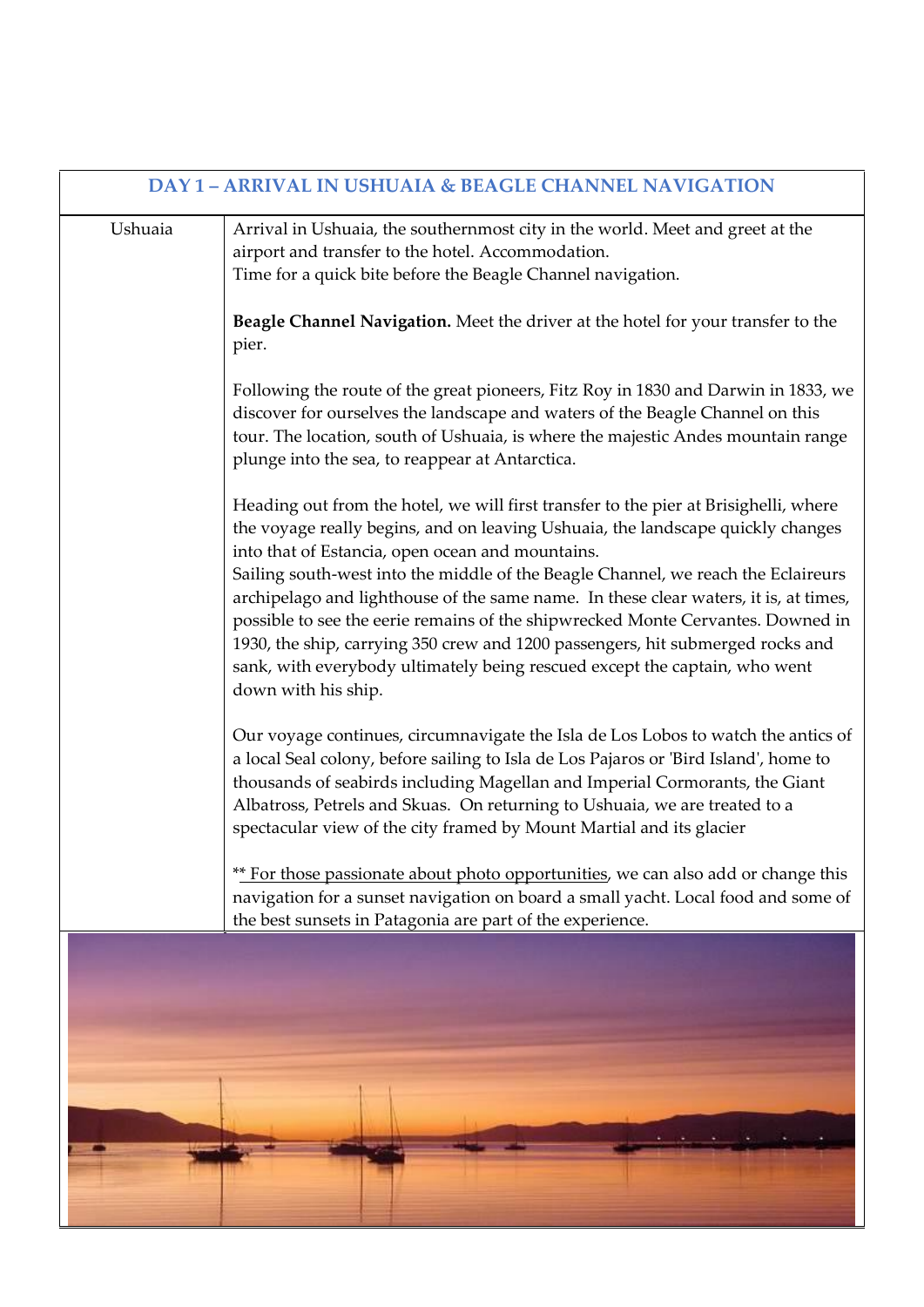| <b>DAY 2 - TIERRA DEL FUEGO NP</b> |                                                                                                                                                                                                                                                                                                                                                                                                                                                                                                                                                                                                                                                                                                                                                                                                                                                                                                                                                                                                                                                                                                                                                                                                                                                                                                                                                                                                                                                                                                                                                                                                                                                                                                                                                                                                                                                     |  |
|------------------------------------|-----------------------------------------------------------------------------------------------------------------------------------------------------------------------------------------------------------------------------------------------------------------------------------------------------------------------------------------------------------------------------------------------------------------------------------------------------------------------------------------------------------------------------------------------------------------------------------------------------------------------------------------------------------------------------------------------------------------------------------------------------------------------------------------------------------------------------------------------------------------------------------------------------------------------------------------------------------------------------------------------------------------------------------------------------------------------------------------------------------------------------------------------------------------------------------------------------------------------------------------------------------------------------------------------------------------------------------------------------------------------------------------------------------------------------------------------------------------------------------------------------------------------------------------------------------------------------------------------------------------------------------------------------------------------------------------------------------------------------------------------------------------------------------------------------------------------------------------------------|--|
| Ushuaia                            | This full day tour will be the perfect excuse to get incredible photos of the<br>National Park and the mountain range around.<br>The tour begins with a three to four-hour trek through a beech forest, heading<br>toward a wonderfully scenic lookout point high above the majestic Lake Roca. As<br>we hike, the spellbinding, diverse flora and fauna of this landscape, including the<br>Magellanic woodpecker, is ever-present. The forest is also known to attract<br>Austral Parakeets, Black-Chested Buzzards and soaring high above us; the<br>magnificent Andean Condor.<br>On reaching the viewpoint, beautiful panoramas of Lagunas Verde and Negra, the<br>Ovando and Lapataia Rivers, and the tranquil Lapataia Bay lie before us. From<br>here, we can then enjoy a well-earned lunch in the camping area of Lake Roca<br>After a brief safety instruction near Lago Roca, this afternoon we will take kayaks<br>out on to the Ovando River, and are treated to some of the most beautiful views in<br>the Park, while relaxing in the crystal-clear, quiet waters of Ovando River. As the<br>paddle drifts into Laguna Verde, we enter one of the most picturesque spots in the<br>region, surrounded by stunning scenery on all sides.<br>Approaching Lapataia Bay, our final destination, be prepared for families of<br>resident Sea Petrels, Albatross, Steamer Ducks, and other seabirds species native<br>to these shores. Having disembarked, we will then have time to relax and enjoy<br>the early, southern sunset behind the mountains. This location, on the final few<br>kilometres of the southernmost reaches of the Panamerican Road, really is the end<br>of the world!<br>After sunset, we will transfer by car back to Ushuaia and the hotel.<br>Includes: Transfer to / from the hotel, lunch and entrance fees |  |
|                                    |                                                                                                                                                                                                                                                                                                                                                                                                                                                                                                                                                                                                                                                                                                                                                                                                                                                                                                                                                                                                                                                                                                                                                                                                                                                                                                                                                                                                                                                                                                                                                                                                                                                                                                                                                                                                                                                     |  |

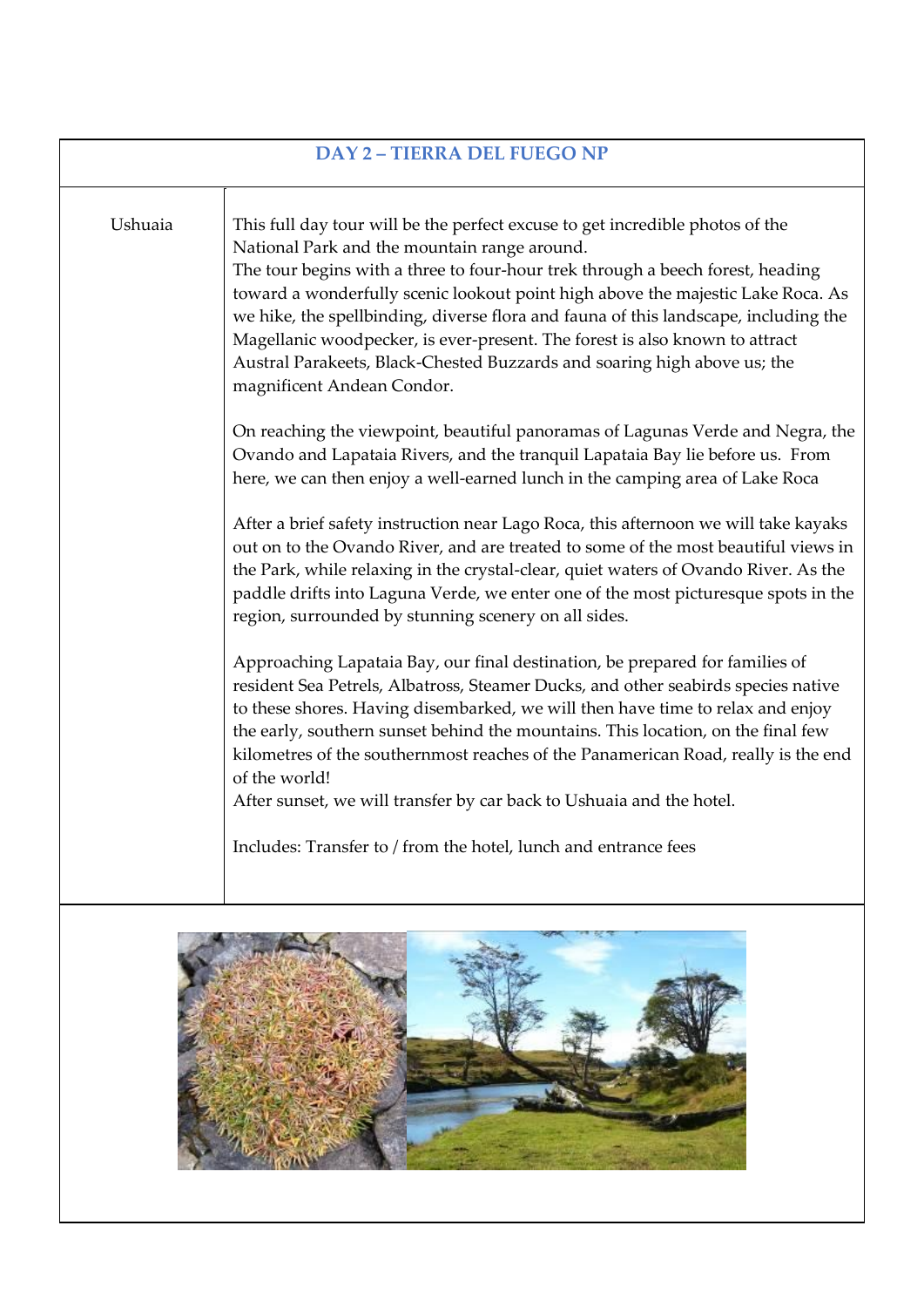| DAY 3 - CROSSING THE ANDES IN TIERRA DEL FUEGO |                                                                                                                                                                                                                                                                                                                                                                                                                                                                                                                                                                                                                                                                                                                                                                                                                                                                                                                                                                                                                                                                                                                                                                                                                 |  |
|------------------------------------------------|-----------------------------------------------------------------------------------------------------------------------------------------------------------------------------------------------------------------------------------------------------------------------------------------------------------------------------------------------------------------------------------------------------------------------------------------------------------------------------------------------------------------------------------------------------------------------------------------------------------------------------------------------------------------------------------------------------------------------------------------------------------------------------------------------------------------------------------------------------------------------------------------------------------------------------------------------------------------------------------------------------------------------------------------------------------------------------------------------------------------------------------------------------------------------------------------------------------------|--|
| Ushuaia                                        | Today we will go into the heart of the Andes in Tierra del Fuego. This drive will<br>offer great vistas and photo opportunities of another of the Patagonian features -<br>beautiful lakes, Andes and open vistas.<br>This exciting and adventurous off-road drive will snake through the Andes,<br>following a route along the banks of Lake Fagnano, the fifth largest lakes in<br>Argentina. The trail is rough, though great fun, with sections of the drive crossing<br>the lake itself while navigating impossible mud tracks, flooded pathways,<br>sweeping corners and steep, challenging climbs. We will take little used,<br>secondary trails through a beautiful 1,000-year old forest, where a welcoming<br>cabin awaits us. Here, it is time to stretch the legs, shake off the bumpy drive, and<br>enjoy a delicious barbeque (with wine).<br>On the rugged homeward journey, a stop for coffee at Hosteria Petrel, idyllically<br>located near the shores of Lake Escondido, the 'hidden' lake, provides a suitably<br>scenic resting point after a bone-jangling ride. From the Hosteria Petrel, we will<br>gradually make our way back to Ushuaia and the end of our breathtaking<br>escapade! |  |
|                                                |                                                                                                                                                                                                                                                                                                                                                                                                                                                                                                                                                                                                                                                                                                                                                                                                                                                                                                                                                                                                                                                                                                                                                                                                                 |  |